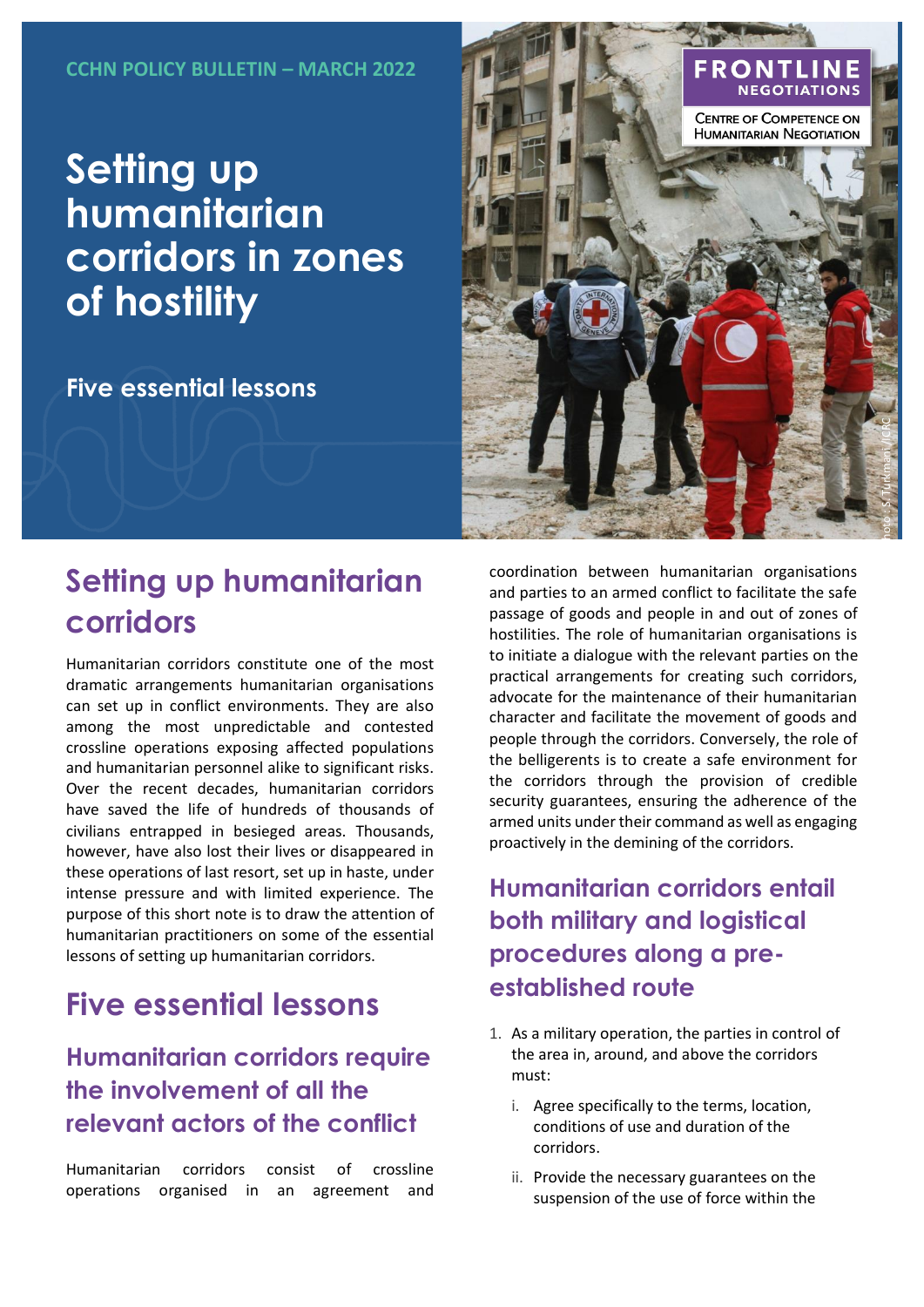parameters and for the duration of the corridors.

- iii. Monitor actively the suspension of hostilities by their military units and auxiliaries in the area.
- iv. Coordinate closely with the humanitarian counterparts on the implementation of the operations, including through a mechanism to problem solve promptly issues arising during the operations.
- 2. As a logistical operation, humanitarian organisations facilitating the movement of goods and people in and out of a zone of hostilities must:
	- i. Stipulate the humanitarian objectives of their use of the corridors.
	- ii. Define the nature of goods that can transit through the corridors.
	- iii. Communicate to the parties in control their operational plan and monitor its implementation while ensuring that military units on the ground have been properly briefed on the arrangements.
	- iv. Communicate to the affected population the features, procedures, and limits of the corridors.
	- v. Ensure as much as possible an orderly passage of people and goods through the agreed corridors.

#### **Humanitarian corridors remain hazardous operations**

Notwithstanding the agreement of the parties, humanitarian corridors remain hazardous operations. They encompass major risks for the affected populations, the humanitarian personnel involved, and the belligerents concerned. These risks must be managed in a way to minimise the potential damages for all the stakeholders. In particular:

- 1. Prior to undertaking such operation, the misuse of the corridor by the belligerents, the risks of an attack against the convoys, other logistical incidents and general disorder must be evaluated based on an assessment of:
	- i. The context and lessons learned from past instances during the conflict.
- ii. Effective chain of command of all parties.
- iii. Robust communication channel with known or pre-identified interlocutors.
- iv. The identification of potential outsiders and spoilers.
- 2. Preventive measures must be put into place to limit these risks, including contingency planning for the worst-case scenarios of a suspension of the corridor or withdrawal of a humanitarian convoy. Seeking the informed consent of all the parties concerned constitute a central pillar of a proper risk management strategy.
- 3. During the crossline operation, the necessary mitigation measures must be put into place to limit the damage of security and logistical incidents including measures to ensure the evacuation of the population already in the corridor, securing the humanitarian goods and vehicles in transit and ensuring the safe redeployment of humanitarian personnel in close coordination with the parties in control of the area.
- 4. After the completion of the operation, a debrief and analysis of the operation must be undertaken to identify unforeseen risks and review the efficiency of preventive and mitigation measures.
- 5. Negotiate with the parties on the treatment of the population entering and exiting the corridor ensuring their protection against ill-treatment, arbitrary arrest, and disappearance.
- 6. Negotiate the terms of the provision and delivery of humanitarian assistance carried through the corridor.
- 7. Take responsibility for the integrity of people and goods while transiting under their auspices and inform the population taking part to the operations of the inherent risks involved at the end of the corridors.

### **The entry and exit of humanitarian corridors may generate significant protection risks**

Humanitarian corridors involve significant protection risks at the entry and exit of the operation.